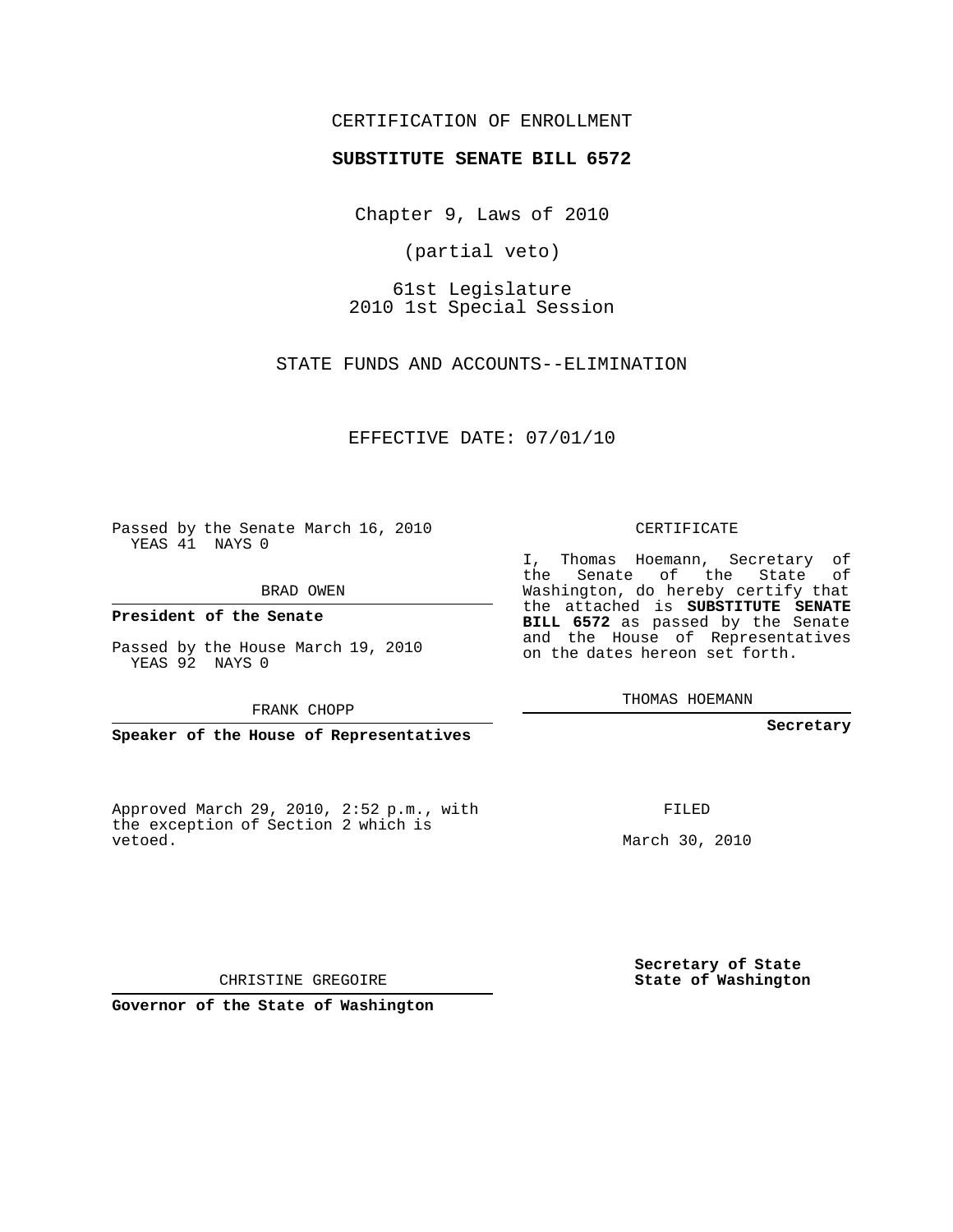## **SUBSTITUTE SENATE BILL 6572** \_\_\_\_\_\_\_\_\_\_\_\_\_\_\_\_\_\_\_\_\_\_\_\_\_\_\_\_\_\_\_\_\_\_\_\_\_\_\_\_\_\_\_\_\_

\_\_\_\_\_\_\_\_\_\_\_\_\_\_\_\_\_\_\_\_\_\_\_\_\_\_\_\_\_\_\_\_\_\_\_\_\_\_\_\_\_\_\_\_\_

Passed Legislature - 2010 1st Special Session

### **State of Washington 61st Legislature 2010 Regular Session**

**By** Senate Ways & Means (originally sponsored by Senator Tom; by request of Office of Financial Management)

READ FIRST TIME 02/04/10.

 AN ACT Relating to eliminating accounts; amending RCW 43.105.805, 43.110.080, 28A.650.035, 28B.135.040, 28B.135.010, and 43.79A.040; reenacting and amending RCW 43.84.092; creating new sections; repealing RCW 28B.20.468, 28B.20.470, 28B.30.275, 28B.120.050, 39.35C.100, 41.05.510, 43.72.906, 43.99I.100, 43.99I.110, 43.99J.080, 43.105.830, 43.110.090, 47.01.310, 47.26.325, 47.26.330, 50.65.150, and 73.40.060; and providing an effective date.

BE IT ENACTED BY THE LEGISLATURE OF THE STATE OF WASHINGTON:

 **Sec. 1.** RCW 43.105.805 and 1999 c 285 s 3 are each amended to read as follows:

The K-20 board has the following powers and duties:

 (1) In cooperation with the educational sectors and other interested parties, to establish goals and measurable objectives for the network;

 (2) To ensure that the goals and measurable objectives of the network are the basis for any decisions or recommendations regarding the technical development and operation of the network;

 (3) To adopt, modify, and implement policies to facilitate network development, operation, and expansion. Such policies may include but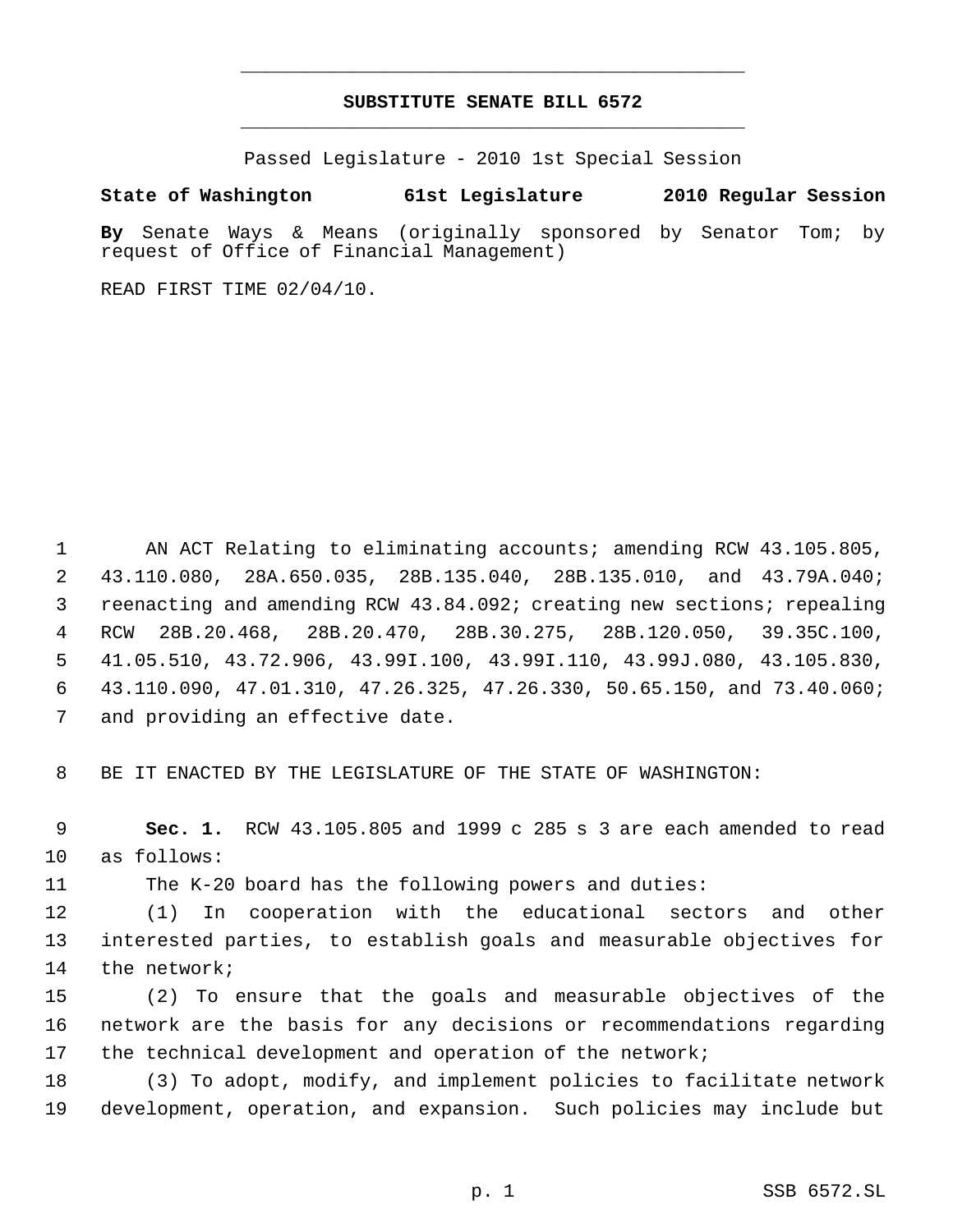need not be limited to the following issues: Quality of educational services; access to the network by recognized organizations and accredited institutions that deliver educational programming, including public libraries; prioritization of programming within limited resources; prioritization of access to the system and the sharing of technological advances; network security; identification and evaluation of emerging technologies for delivery of educational programs; future 8 expansion or redirection of the system; network fee structures; and costs for the development and operation of the network;

 (4) To prepare and submit to the governor and the legislature a coordinated budget for network development, operation, and expansion. The budget shall include the recommendations of the K-20 board on (a) any state funding requested for network transport and equipment, distance education facilities and hardware or software specific to the use of the network, and proposed new network end sites, (b) annual copayments to be charged to public educational sector institutions and other public entities connected to the network, and (c) charges to nongovernmental entities connected to the network;

 (5) To adopt and monitor the implementation of a methodology to evaluate the effectiveness of the network in achieving the educational 21 goals and measurable objectives;

22 (6) ((To authorize the release of funds from the K-20 technology 23 account under RCW 43.105.830 for network expenditures;

 $(7)$ )) To establish by rule acceptable use policies governing user eligibility for participation in the K-20 network, acceptable uses of network resources, and procedures for enforcement of such policies. The K-20 board shall set forth appropriate procedures for enforcement of acceptable use policies, that may include suspension of network connections and removal of shared equipment for violations of network conditions or policies. However, the information services board shall have sole responsibility for the implementation of enforcement procedures relating to technical conditions of use.

# *\*Sec. 2. RCW 43.110.080 and 2006 c 328 s 1 are each amended to read as follows:*

 *(1) The municipal research council shall contract for the provision of research and services to special purpose districts. A contract*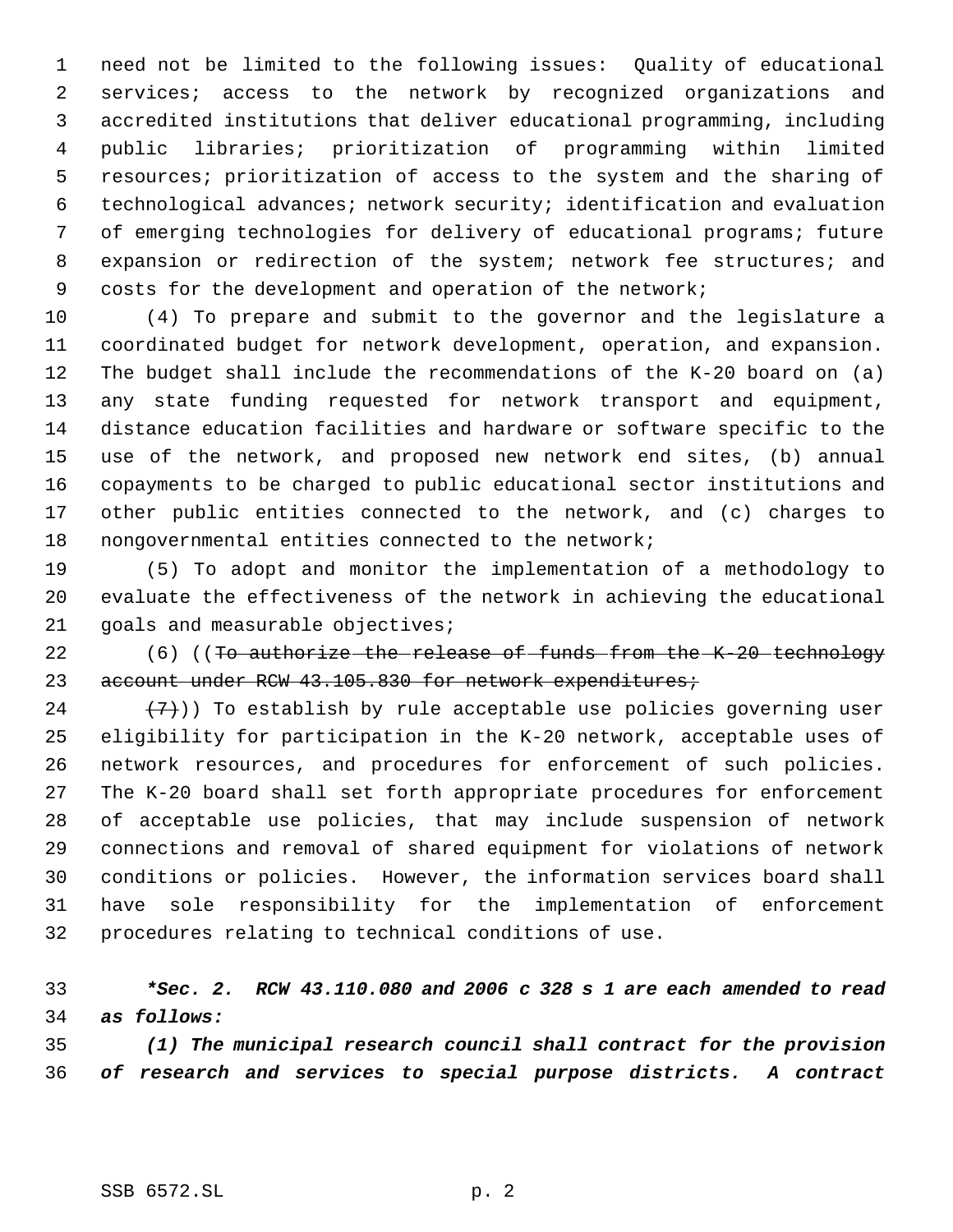*shall be made with a state agency, educational institution, or private consulting firm, that in the judgment of council members is qualified to provide such research and services.*

 *(2) Research and services to special purpose districts shall consist of: (a) Studying and researching issues relating to special purpose district government; (b) acquiring, preparing, and distributing publications related to special purpose districts; and (c) furnishing legal, technical, consultative, and field services to special purpose districts concerning issues relating to special purpose district government.*

 *(3) The activities, programs, and services of the municipal research council to special purpose districts shall be carried on in cooperation with the associations representing the various special purpose districts. ((Services to special purpose districts shall be based upon the moneys appropriated to the municipal research council from the special purpose district research services account under RCW 43.110.090.)) \*Sec. 2 was vetoed. See message at end of chapter.*

 **Sec. 3.** RCW 28A.650.035 and 1993 c 336 s 708 are each amended to read as follows:

 $((+1))$  The superintendent of public instruction may receive such gifts, grants, and endowments from public or private sources as may be made from time to time, in trust or otherwise, for the use and benefit of the purposes of educational technology and expend the same or any income therefrom according to the terms of the gifts, grants, or endowments.

26 ( $(42)$  The education technology account is hereby established in the  $e$ ustody  $-$  of  $-$  the  $-$  state  $-$  treasurer. The  $-$  superintendent  $-$  of  $-$  public 28 instruction shall deposit in the account all moneys received from gifts, grants, or endowments for education technology. Moneys in the 30 account may be spent only for education technology. Disbursements from the account shall be on authorization of the superintendent of public instruction or the superintendent's designee. The account is subject to the allotment procedure provided under chapter 43.88 RCW, but no appropriation is required for disbursements.))

 **Sec. 4.** RCW 28B.135.040 and 1999 c 375 s 4 are each amended to read as follows: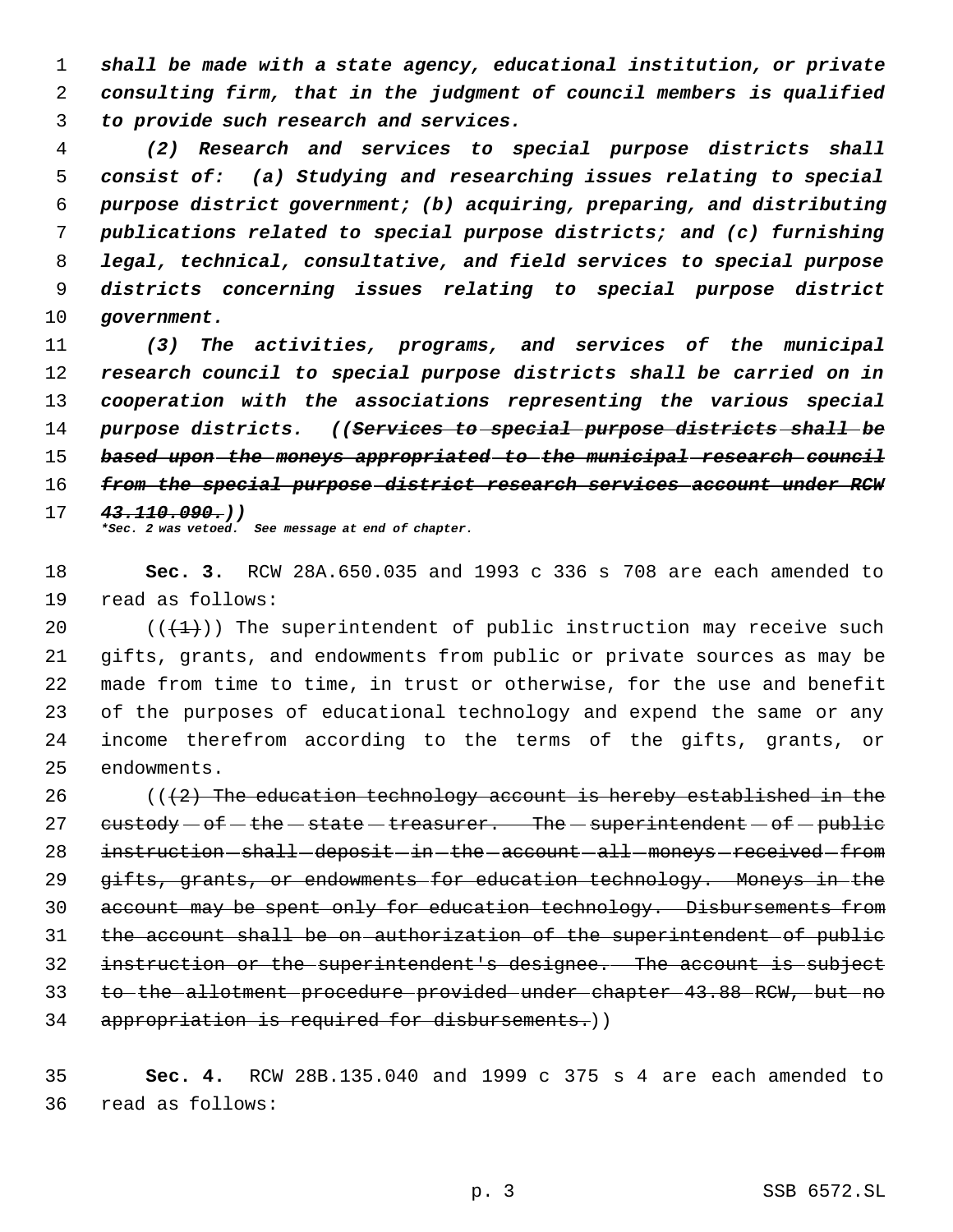1 ((Two accounts for)) The four-year student child care in higher 2 education ((are)) account is established in the custody of the state 3 treasurer. Moneys in the account( $(s)$ ) may be spent only for the 4 purposes of RCW 28B.135.010. Disbursements from (( $\overline{one}-\overline{of}$ )) the 5 account $((s))$  shall be on the authorization of the higher education coordinating board ((and disbursements from the other account shall be on the authorization of the state board for community and technical 8 colleges)). The ((accounts are)) account is subject to the allotment procedures under chapter 43.88 RCW, but no appropriation is required for disbursements.

 **Sec. 5.** RCW 28B.135.010 and 2008 c 162 s 2 are each amended to read as follows:

13 ((Two Washington accounts for)) The four-year student child care in 14 higher education ((are)) account is established. The higher education coordinating board shall administer the program for the four-year 16 institutions of higher education ((and the state board for community 17 and technical colleges shall administer the program for the two-year 18 institutions  $-$  of  $-$  higher  $-$  education)). Through these programs the 19 board( $(\theta)$ ) shall award either competitive or matching child care grants to state institutions of higher education to encourage programs to address the need for high quality, accessible, and affordable child care for students at higher education institutions. The grants shall be used exclusively for the provision of quality child care services for students at institutions of higher education. The university or college administration and student government association, or its equivalent, of each institution receiving the award may contribute financial support in an amount equal to or greater than the child care grant received by the institution.

 **Sec. 6.** RCW 43.79A.040 and 2009 c 87 s 4 are each amended to read as follows:

 (1) Money in the treasurer's trust fund may be deposited, invested, and reinvested by the state treasurer in accordance with RCW 43.84.080 in the same manner and to the same extent as if the money were in the state treasury.

(2) All income received from investment of the treasurer's trust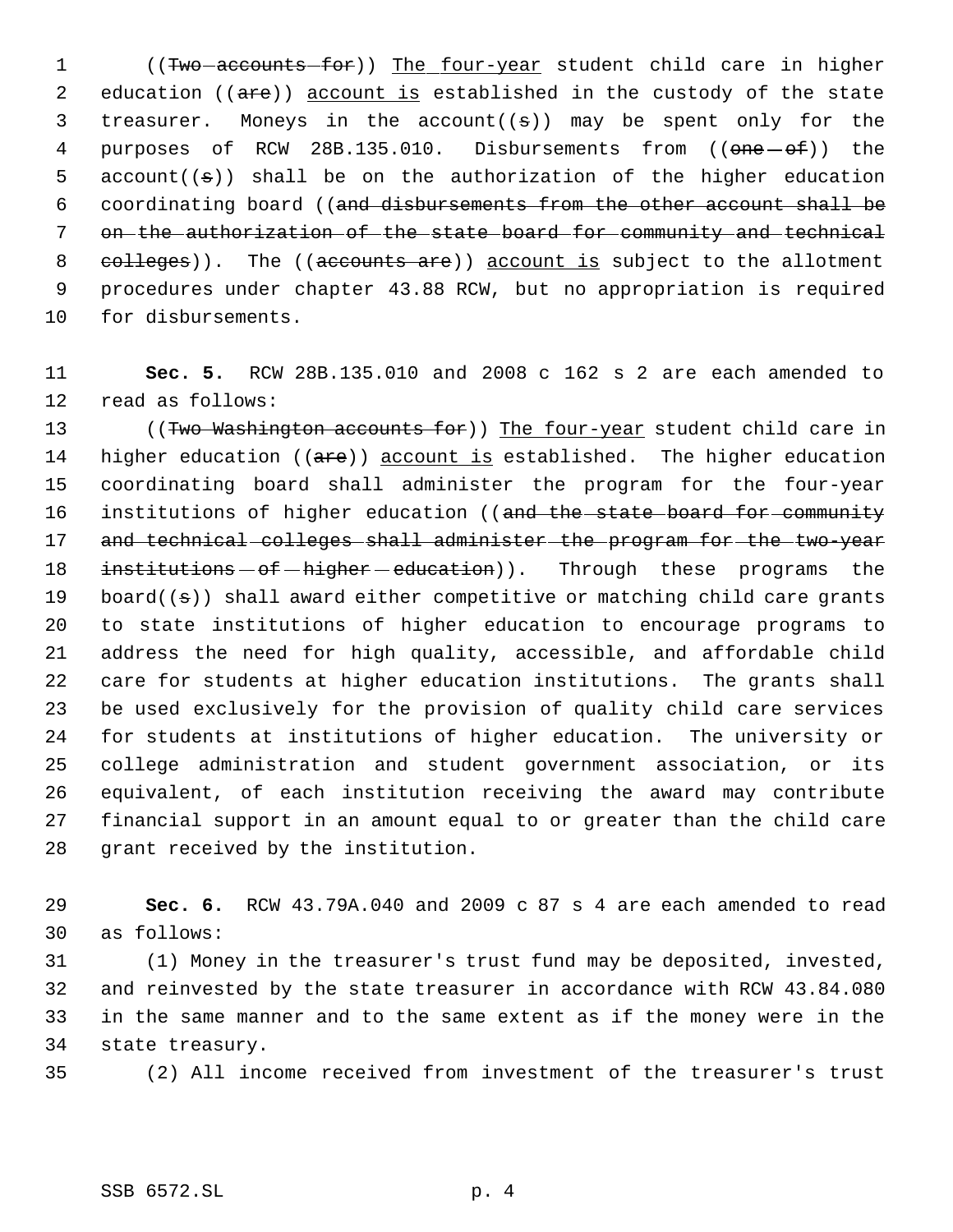fund shall be set aside in an account in the treasury trust fund to be known as the investment income account.

 (3) The investment income account may be utilized for the payment of purchased banking services on behalf of treasurer's trust funds including, but not limited to, depository, safekeeping, and disbursement functions for the state treasurer or affected state agencies. The investment income account is subject in all respects to chapter 43.88 RCW, but no appropriation is required for payments to financial institutions. Payments shall occur prior to distribution of earnings set forth in subsection (4) of this section.

 (4)(a) Monthly, the state treasurer shall distribute the earnings credited to the investment income account to the state general fund except under (b) and (c) of this subsection.

 (b) The following accounts and funds shall receive their proportionate share of earnings based upon each account's or fund's average daily balance for the period: The Washington promise scholarship account, the college savings program account, the Washington advanced college tuition payment program account, the agricultural local fund, the American Indian scholarship endowment fund, the foster care scholarship endowment fund, the foster care endowed scholarship trust fund, the students with dependents grant account, the basic health plan self-insurance reserve account, the contract harvesting revolving account, the Washington state combined fund drive account, the commemorative works account, the Washington international exchange scholarship endowment fund, the toll collection account, the developmental disabilities endowment trust fund, the energy account, the fair fund, the family leave insurance account, the food animal veterinarian conditional scholarship account, the fruit and vegetable inspection account, the future teachers conditional scholarship account, the game farm alternative account, the GET ready for math and science scholarship account, the grain inspection revolving fund, the juvenile accountability incentive account, the law enforcement officers' and firefighters' plan 2 expense fund, the local tourism promotion account, the pilotage account, the produce railcar pool account, the regional transportation investment district account, the rural rehabilitation account, the stadium and exhibition center account, the youth athletic facility account, the self-insurance revolving fund, the sulfur dioxide abatement account, the children's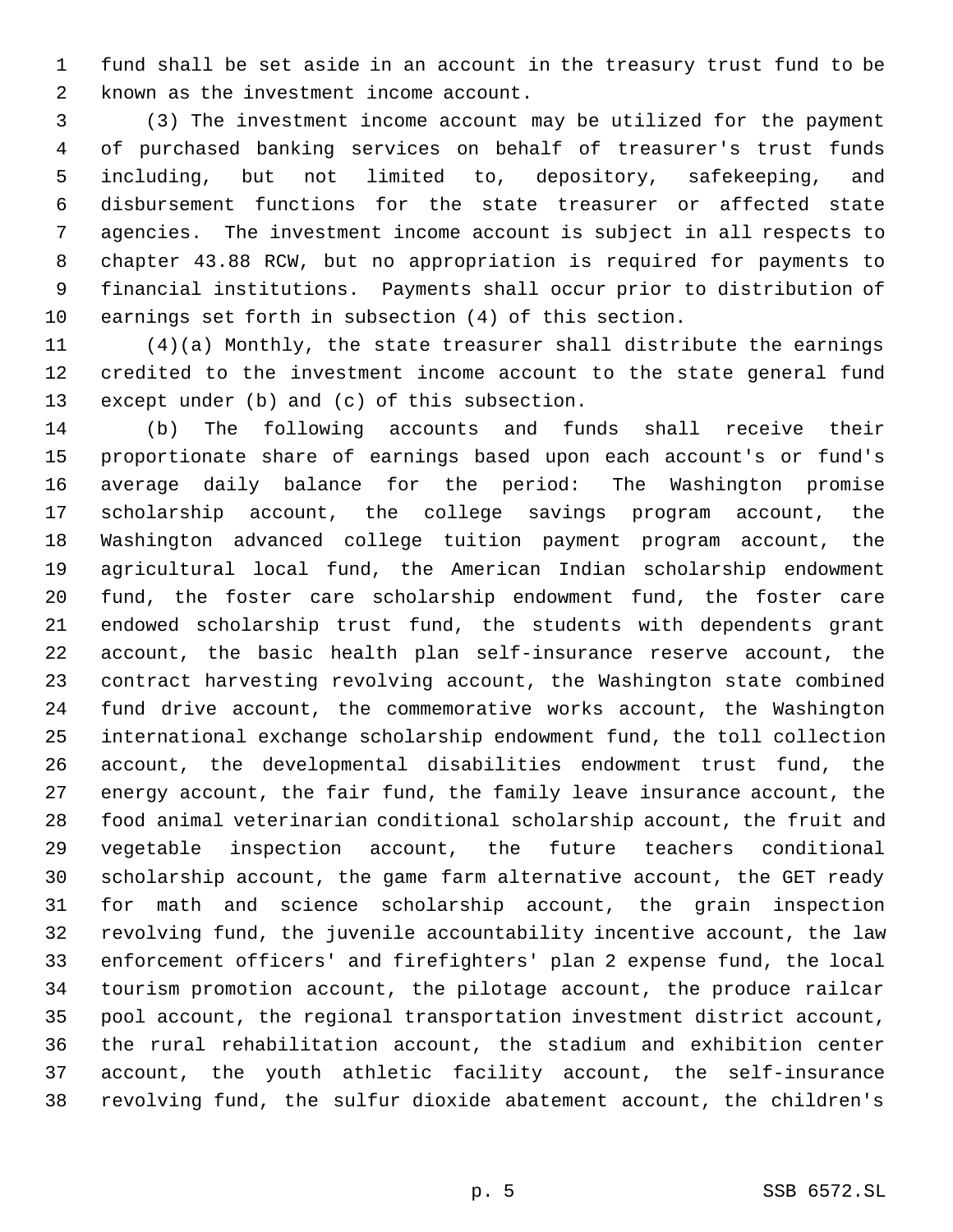trust fund, the Washington horse racing commission Washington bred owners' bonus fund and breeder awards account, the Washington horse racing commission class C purse fund account, the individual development account program account, the Washington horse racing commission operating account (earnings from the Washington horse racing commission operating account must be credited to the Washington horse racing commission class C purse fund account), the life sciences discovery fund, the Washington state heritage center account, the reduced cigarette ignition propensity account, and the reading achievement account. However, the earnings to be distributed shall first be reduced by the allocation to the state treasurer's service fund pursuant to RCW 43.08.190.

 (c) The following accounts and funds shall receive eighty percent of their proportionate share of earnings based upon each account's or fund's average daily balance for the period: The advanced right-of-way revolving fund, the advanced environmental mitigation revolving 17 account,  $((the city and country advance right-of-way revolving fund<sub>r</sub>))$  the federal narcotics asset forfeitures account, the high occupancy vehicle account, the local rail service assistance account, and the miscellaneous transportation programs account.

 (5) In conformance with Article II, section 37 of the state Constitution, no trust accounts or funds shall be allocated earnings without the specific affirmative directive of this section.

 **Sec. 7.** RCW 43.84.092 and 2009 c 479 s 31, 2009 c 472 s 5, and 2009 c 451 s 8 are each reenacted and amended to read as follows:

 (1) All earnings of investments of surplus balances in the state treasury shall be deposited to the treasury income account, which account is hereby established in the state treasury.

 (2) The treasury income account shall be utilized to pay or receive funds associated with federal programs as required by the federal cash management improvement act of 1990. The treasury income account is subject in all respects to chapter 43.88 RCW, but no appropriation is required for refunds or allocations of interest earnings required by the cash management improvement act. Refunds of interest to the federal treasury required under the cash management improvement act fall under RCW 43.88.180 and shall not require appropriation. The office of financial management shall determine the amounts due to or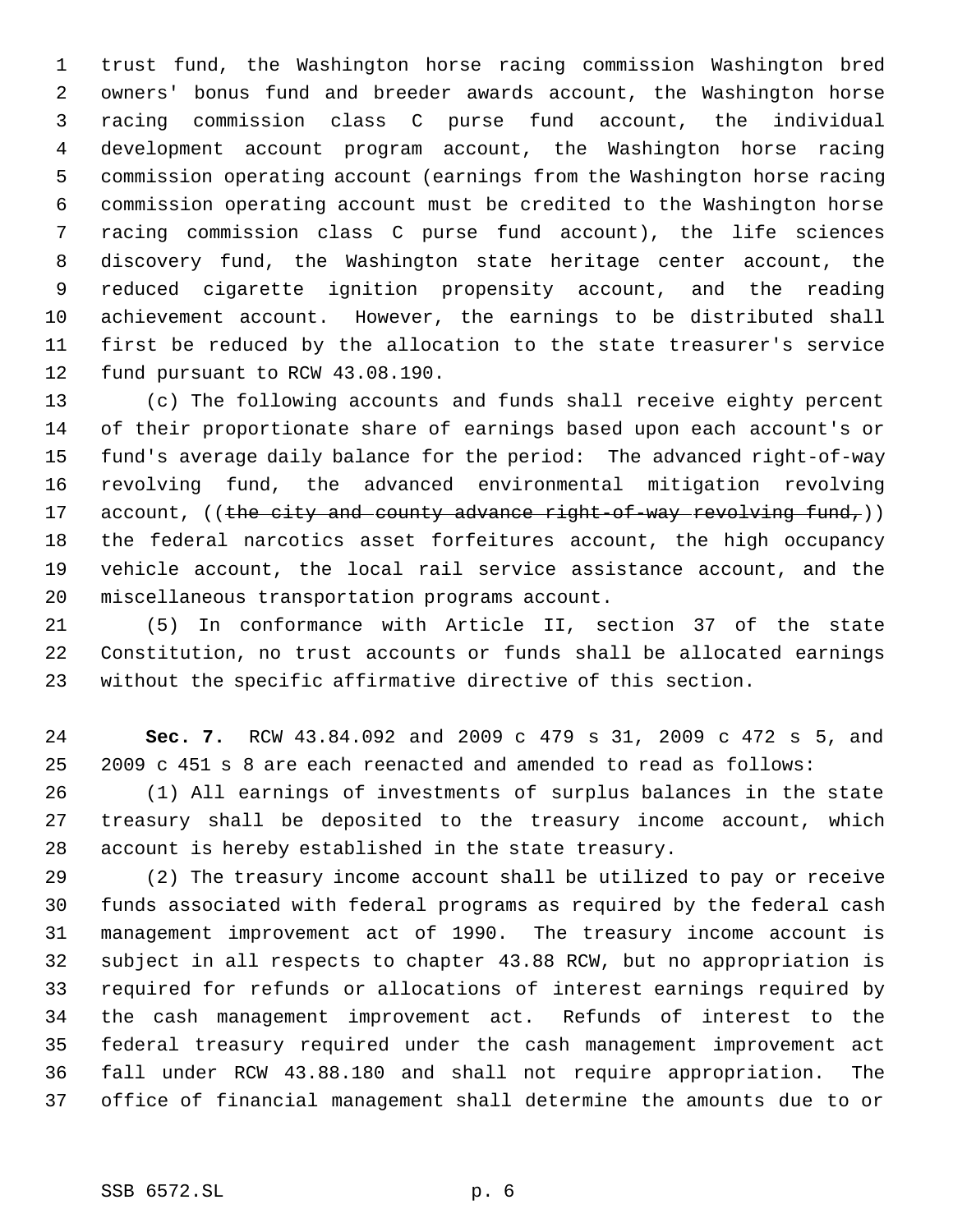from the federal government pursuant to the cash management improvement act. The office of financial management may direct transfers of funds between accounts as deemed necessary to implement the provisions of the cash management improvement act, and this subsection. Refunds or allocations shall occur prior to the distributions of earnings set forth in subsection (4) of this section.

 (3) Except for the provisions of RCW 43.84.160, the treasury income account may be utilized for the payment of purchased banking services on behalf of treasury funds including, but not limited to, depository, safekeeping, and disbursement functions for the state treasury and affected state agencies. The treasury income account is subject in all respects to chapter 43.88 RCW, but no appropriation is required for payments to financial institutions. Payments shall occur prior to distribution of earnings set forth in subsection (4) of this section.

 (4) Monthly, the state treasurer shall distribute the earnings credited to the treasury income account. The state treasurer shall credit the general fund with all the earnings credited to the treasury income account except:

 The following accounts and funds shall receive their proportionate share of earnings based upon each account's and fund's average daily balance for the period: The aeronautics account, the aircraft search and rescue account, the budget stabilization account, the capitol building construction account, the Cedar River channel construction and operation account, the Central Washington University capital projects account, the charitable, educational, penal and reformatory institutions account, the cleanup settlement account, the Columbia river basin water supply development account, the common school construction fund, the county arterial preservation account, the county criminal justice assistance account, the county sales and use tax 30 equalization account, ((the data processing building construction  $\alpha$  account, the deferred compensation administrative account, the deferred compensation principal account, the department of licensing services account, the department of retirement systems expense account, the developmental disabilities community trust account, the drinking water assistance account, the drinking water assistance administrative account, the drinking water assistance repayment account, the Eastern Washington University capital projects account, the education construction fund, the education legacy trust account, the election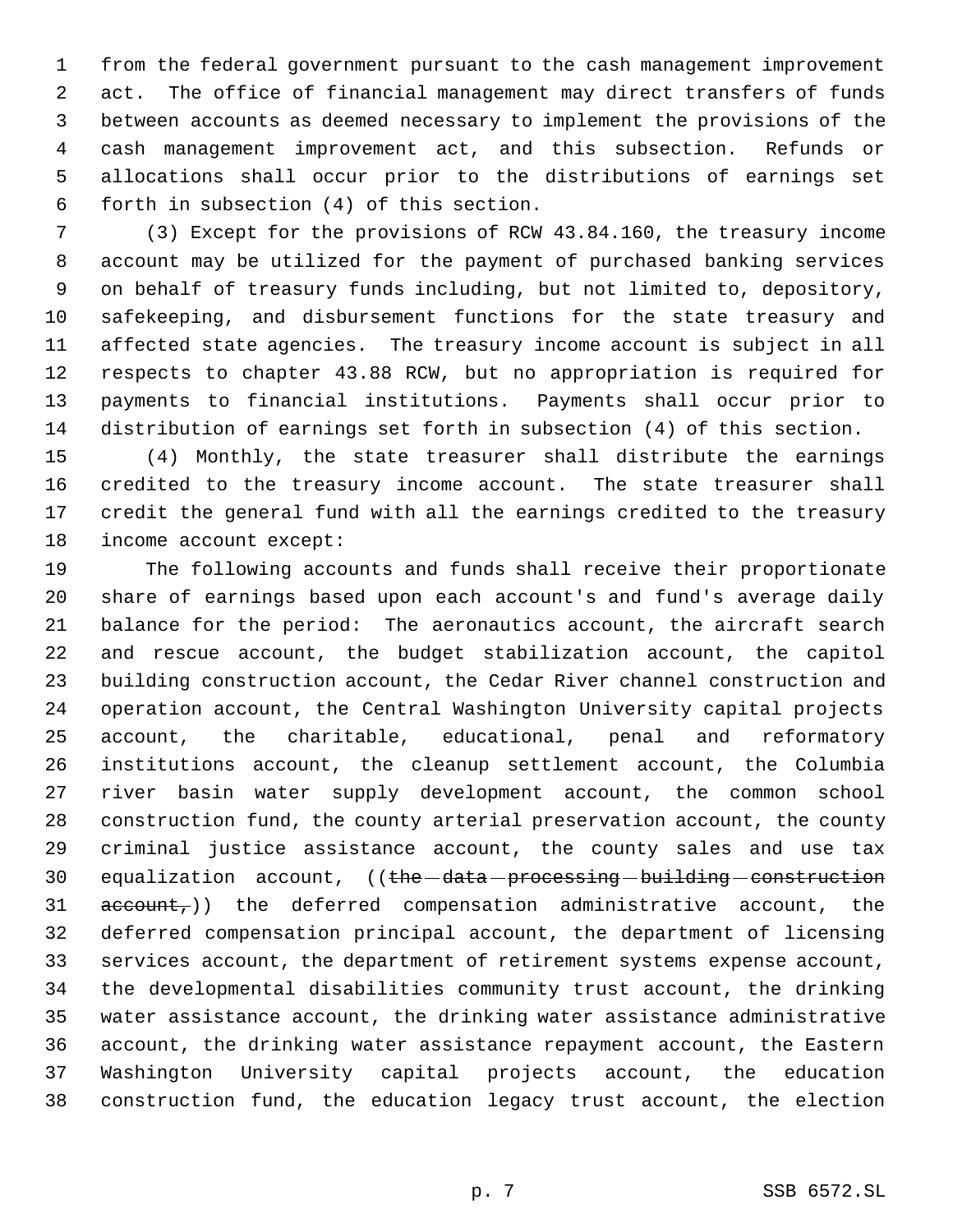account, the energy freedom account, the energy recovery act account, the essential rail assistance account, The Evergreen State College capital projects account, the federal forest revolving account, the ferry bond retirement fund, the freight congestion relief account, the freight mobility investment account, the freight mobility multimodal account, the grade crossing protective fund, the public health services 7 account, the health system capacity account, ((the personal health 8 services account,)) the high capacity transportation account, the state higher education construction account, the higher education construction account, the highway bond retirement fund, the highway infrastructure account, the highway safety account, the high occupancy toll lanes operations account, the industrial insurance premium refund account, the judges' retirement account, the judicial retirement administrative account, the judicial retirement principal account, the local leasehold excise tax account, the local real estate excise tax account, the local sales and use tax account, the medical aid account, the mobile home park relocation fund, the motor vehicle fund, the motorcycle safety education account, the multimodal transportation account, the municipal criminal justice assistance account, the municipal sales and use tax equalization account, the natural resources deposit account, the oyster reserve land account, the pension funding stabilization account, the perpetual surveillance and maintenance account, the public employees' retirement system plan 1 account, the public employees' retirement system combined plan 2 and plan 3 account, the public facilities construction loan revolving account beginning July 1, 2004, the public health supplemental account, the public transportation systems account, the public works assistance account, the Puget Sound capital construction account, the Puget Sound ferry operations account, the Puyallup tribal settlement account, the real estate appraiser commission account, the recreational vehicle account, the regional mobility grant program account, the resource management cost account, the rural arterial trust account, the rural Washington loan fund, the site closure account, the small city pavement and sidewalk account, the special category C account, the special wildlife account, the state employees' insurance account, the state employees' insurance reserve account, the state investment board expense account, the state investment board commingled trust fund accounts, the state patrol highway account, the state route number 520 corridor account,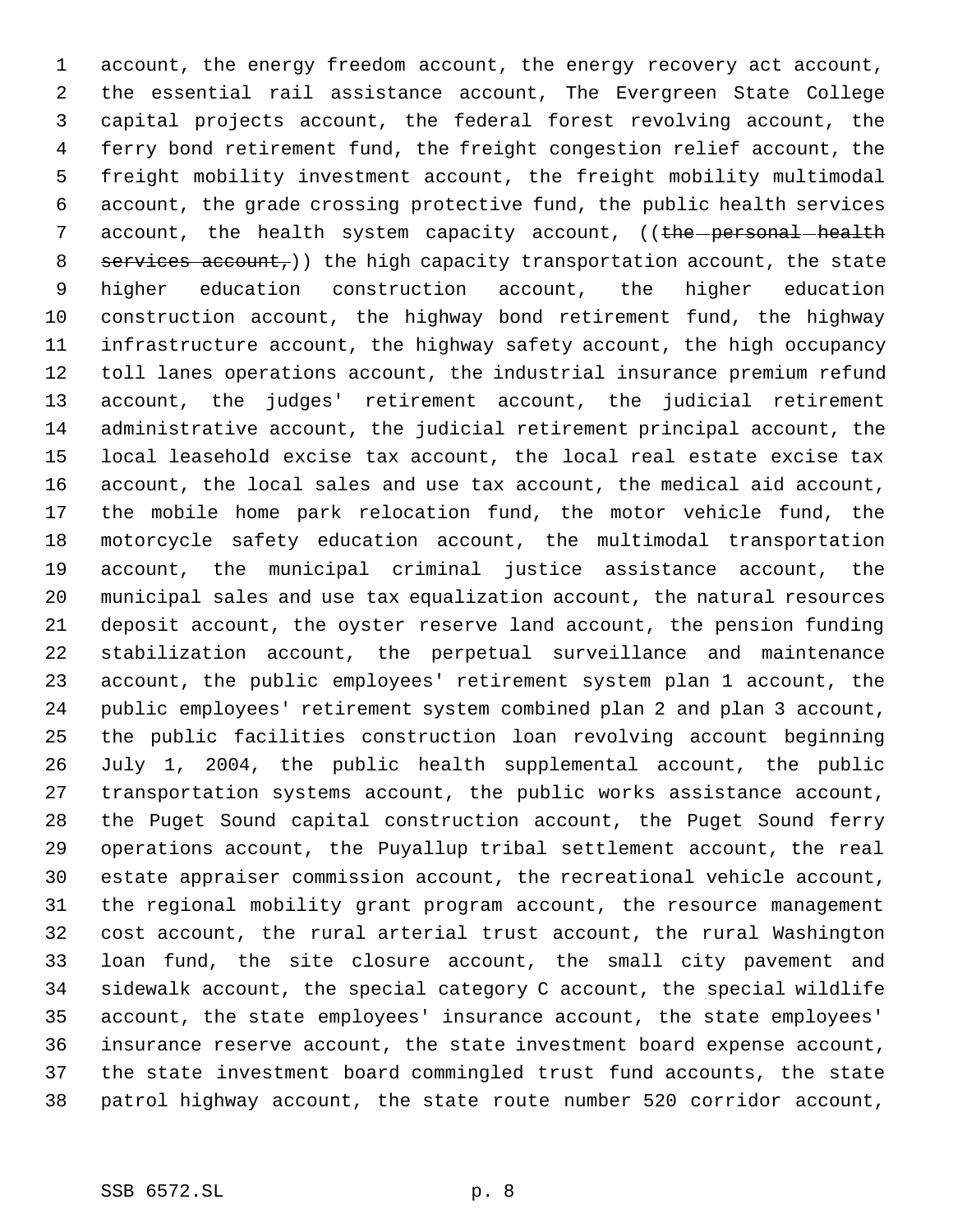the supplemental pension account, the Tacoma Narrows toll bridge account, the teachers' retirement system plan 1 account, the teachers' retirement system combined plan 2 and plan 3 account, the tobacco prevention and control account, the tobacco settlement account, the transportation 2003 account (nickel account), the transportation equipment fund, the transportation fund, the transportation improvement account, the transportation improvement board bond retirement account, the transportation infrastructure account, the transportation partnership account, the traumatic brain injury account, the tuition recovery trust fund, the University of Washington bond retirement fund, the University of Washington building account, the urban arterial trust account, the volunteer firefighters' and reserve officers' relief and pension principal fund, the volunteer firefighters' and reserve 14 officers' administrative fund,  $($  ( $t$ he  $-$  Washington  $-$  fruit  $-$  express 15 account,)) the Washington judicial retirement system account, the Washington law enforcement officers' and firefighters' system plan 1 retirement account, the Washington law enforcement officers' and firefighters' system plan 2 retirement account, the Washington public safety employees' plan 2 retirement account, the Washington school employees' retirement system combined plan 2 and 3 account, the Washington state health insurance pool account, the Washington state patrol retirement account, the Washington State University building account, the Washington State University bond retirement fund, the water pollution control revolving fund, and the Western Washington University capital projects account. Earnings derived from investing balances of the agricultural permanent fund, the normal school permanent fund, the permanent common school fund, the scientific permanent fund, and the state university permanent fund shall be allocated to their respective beneficiary accounts. All earnings to be distributed under this subsection (4) shall first be reduced by the allocation to the state treasurer's service fund pursuant to RCW 43.08.190.

 (5) In conformance with Article II, section 37 of the state Constitution, no treasury accounts or funds shall be allocated earnings without the specific affirmative directive of this section.

 NEW SECTION. **Sec. 8.** The following acts or parts of acts are each repealed: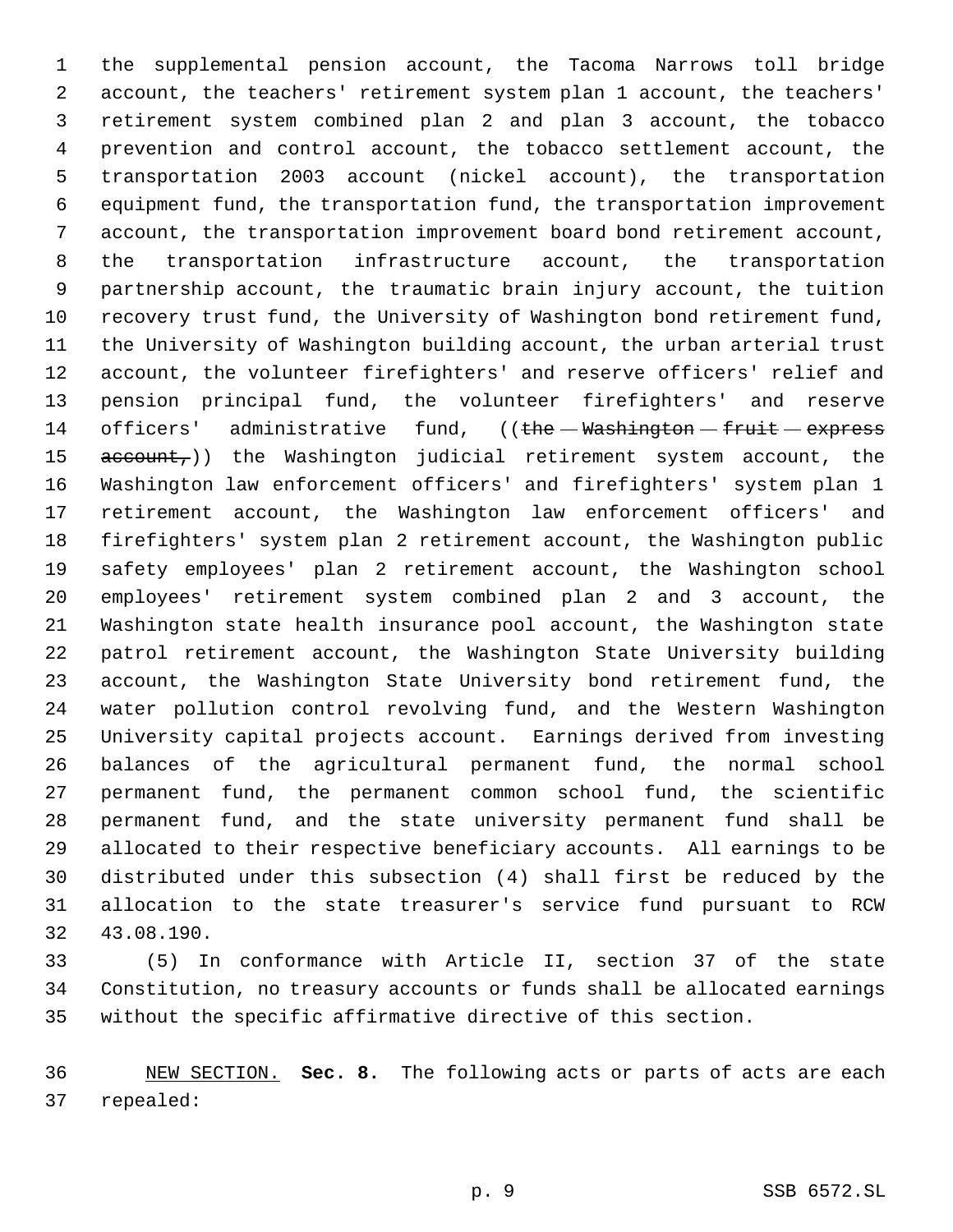(1) RCW 28B.20.468 (Warren G. Magnuson institute--Trust fund) and 1991 sp.s. c 13 s 106 & 1990 c 282 s 4; (2) RCW 28B.20.470 (Warren G. Magnuson institute--State matching funds) and 1990 c 282 s 5; (3) RCW 28B.30.275 (State treasurer receiving agent of certain federal aid--Morrill Fund) and 1969 ex.s. c 223 s 28B.30.275; (4) RCW 28B.120.050 (Community and technical college fund for innovation and quality) and 1999 c 169 s 8; (5) RCW 39.35C.100 (Energy efficiency construction account) and 1996 c 186 s 414 & 1991 c 201 s 11; (6) RCW 41.05.510 (Prescription drug purchasing account) and 2003 1st sp.s. c 29 s 4; (7) RCW 43.72.906 (Personal health services account) and 1993 c 492 s 472; (8) RCW 43.99I.100 (Data processing building construction account) and 1992 c 235 s 7; (9) RCW 43.99I.110 (Dairy products commission facility account) and 1992 c 235 s 8; (10) RCW 43.99J.080 (Fruit commission facility account) and 1993 sp.s. c 12 s 6; (11) RCW 43.105.830 (K-20 technology account) and 2004 c 276 s 909, 1999 c 285 s 9, 1997 c 180 s 2, & 1996 c 137 s 7; (12) RCW 43.110.090 (Special purpose district research services account) and 2006 c 328 s 2; (13) RCW 47.01.310 (Washington fruit express account) and 2001 2nd sp.s. c 14 s 606; (14) RCW 47.26.325 (Advance right-of-way acquisition--Revolving fund) and 2001 c 201 s 2; (15) RCW 47.26.330 (Advance right-of-way acquisition--Management of properties and funds) and 2001 c 201 s 3; (16) RCW 50.65.150 (Washington service corps scholarship account-- Created--Use) and 1993 c 302 s 5; and (17) RCW 73.40.060 (National World War II memorial account) and 2000 c 12 s 2. NEW SECTION. **Sec. 9.** The funds remaining in the school

 construction revolving fund created in section 311(2), chapter 116, Laws of 1990 1st ex. sess. (uncodified) and the employment and training